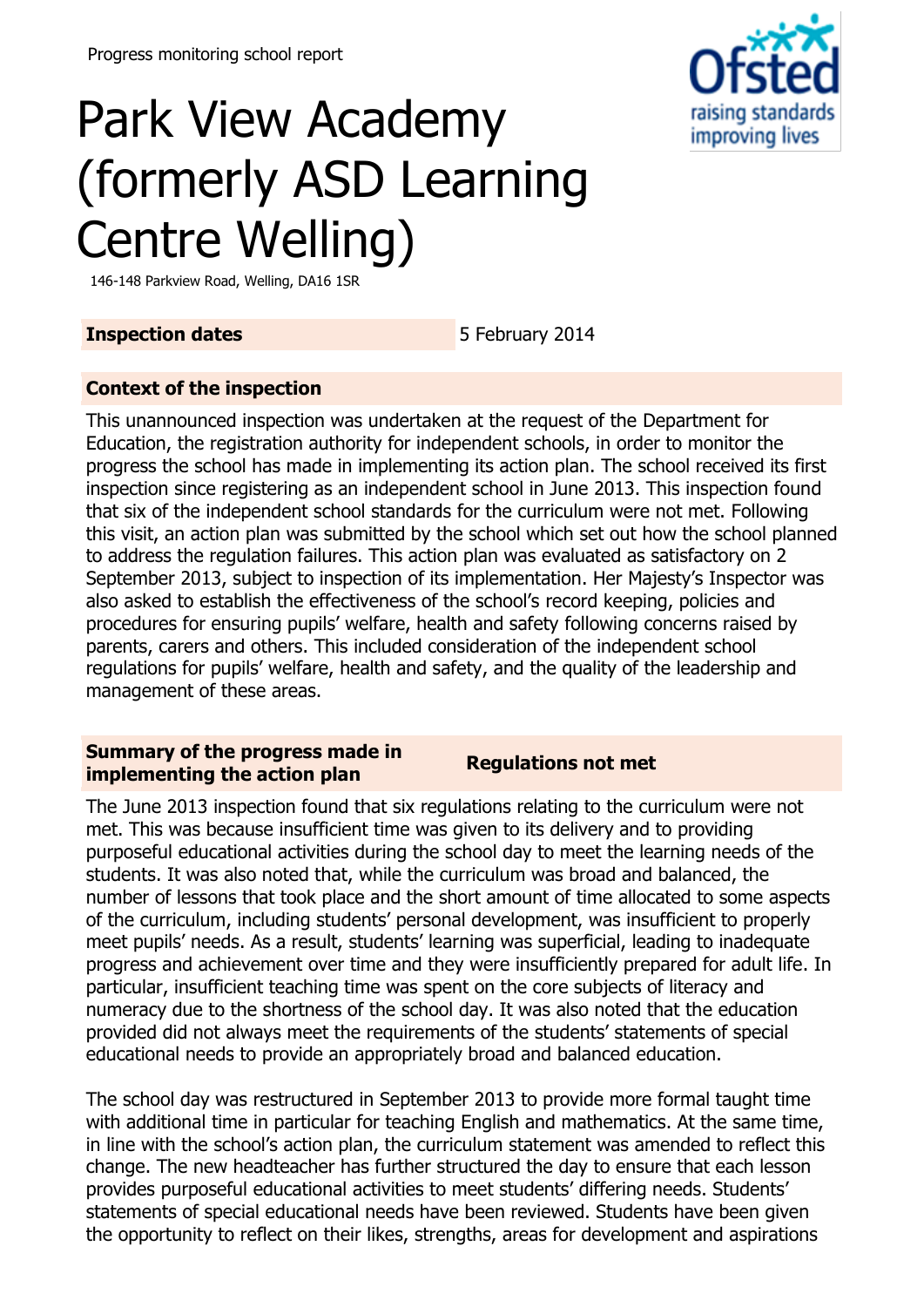for the future. The current literacy and numeracy levels of almost all students have been reassessed. Using this information, timetables are now tailored to meet each student's current learning development stage, personal aspirations and therapeutic needs. Students are taught both in small groups and individually according to need. A sharp focus is placed on the development of students' literacy and numeracy skills, with opportunities for their development both in timetabled English and mathematics lessons but also in other subjects. The new headteacher is using her own expertise and the subject expertise of staff from the new School Improvement Partnership and other consultants to establish curriculum policies for each subject and to revise schemes of work. New schemes are now in place for the core subjects. These are designed to meet the requirement for mixed age and ability group teaching over time, with links to other subjects, where relevant. Opportunities within subjects for students' personal, health, spiritual, moral, social and cultural development are signposted to help teachers maximise their use of taught time. Better use is being made of external providers for older students, to help prepare them for the world of work and adult life. Other opportunities such as mentoring of younger students are also giving older students the chance to take on responsibility. While these developments have yet to have a full impact on students' achievement, both staff and students express the view that they are having a positive effect and resulting in better rates of progress. Inspection evidence would support this view and this inspection has found that all the curriculum regulations are now met.

Teaching and assessment were judged adequate at the time of the June 2013 inspection. The new headteacher is driving improvements in teaching. Strong subject knowledge, high expectations for what students can achieve and lessons planned to meet the needs of individuals in lessons all characterise current teaching. However, the use of assessment to guide students on what they need to do to improve has yet to be established, in part due to the recent staffing changes. Both teachers and the teaching assistants (now referred to as tutors) are fostering students' independence while effectively supporting them in their learning. Behaviour is managed well with the new rewards and sanctions procedures consistently used. Calm and purposeful learning was observed in classrooms during the inspection.

The inspection in June 2013 judged welfare, health and safety to be adequate. However, weaknesses in the systems for safeguarding and in ensuring students' health and safety were found during this present visit. These are being systematically tackled and the students say they feel safe in school and are confident that any concerns will be dealt with. This view is supported by staff and in two telephone conversations with parents.

Child protection training for most staff is out of date, although appropriate externally led training had been arranged to take place in the week following this inspection. Nonetheless, senior leaders and staff are aware of their responsibility to safeguard children and act on concerns, as observed during the inspection. They have been updated on the revised child protection policy and procedures. The designated person has recently undertaken an appropriate level of training following a significant gap in the validity of her training. However, she is not on the school site all of the time and her deputy has not received training at the appropriate level. Since undertaking training, the designated person has revised the systems for child protection record keeping, although this has yet to develop into a robust system with all actions rigorously recorded.

The local authority designated officer (LADO) is now working with the school to help the school improve the child protection systems, for example by arranging training for staff or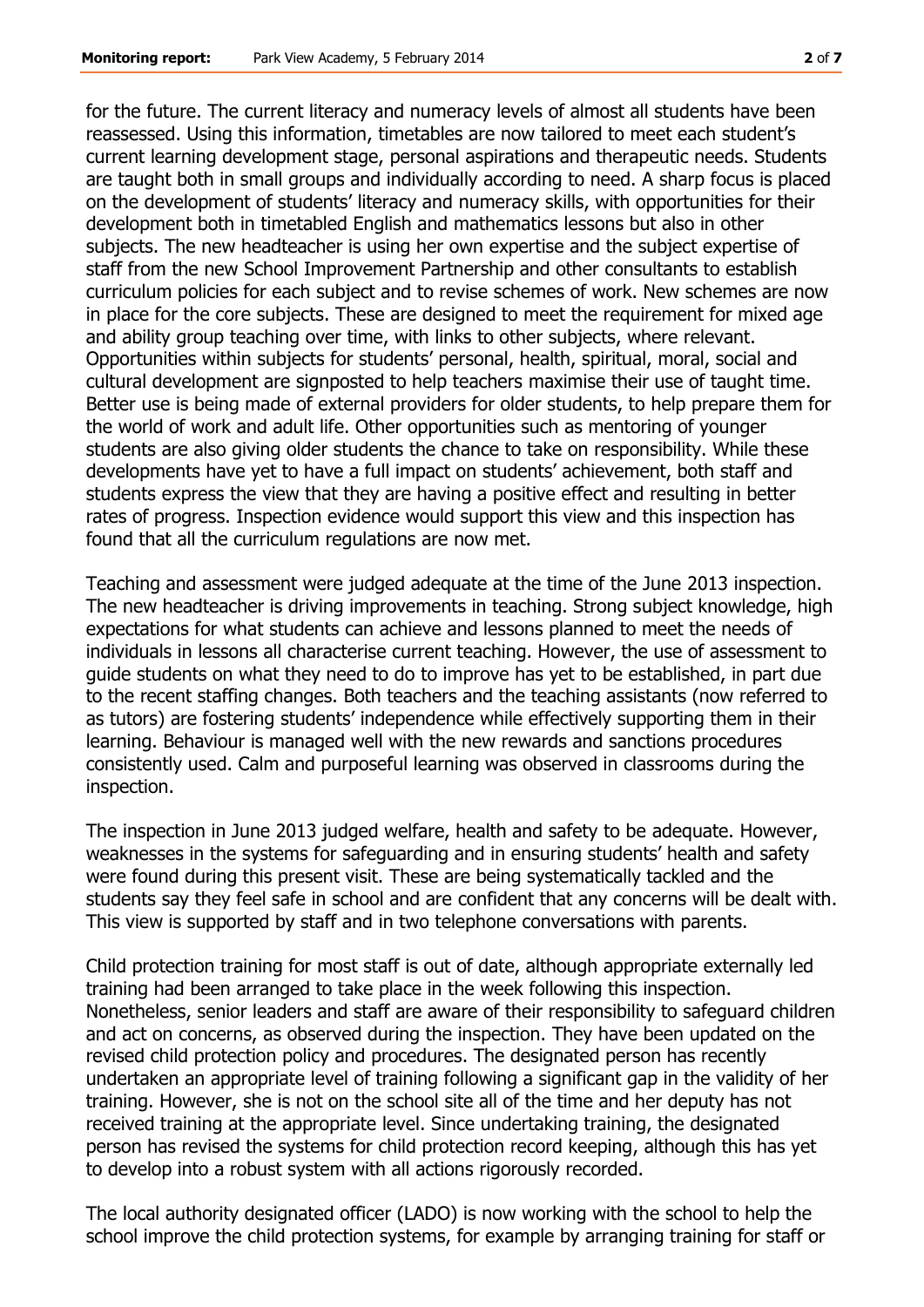giving advice on potential child protection concerns. The recently revised safeguarding policy covers child protection, makes reference to staff recruitment and provides a secure framework for the protection of children. However, there are several shortcomings in the policy which means it does not meet current requirements because:

- although there is specific reference to the current guidance on dealing with allegations against staff, the time frame and the formal reporting of concerns to the Disclosure and Barring Service (DBS) of a member of staff who leaves the school during investigation of an allegation of abuse, or are dismissed as a result of an investigation, are not clearly set out in the main part of the policy
- it is not clear how allegations of abuse against the headteacher or directors or proprietor will be managed
- no details are included about how children will learn about staying safe, or how parents and carers will be informed about the policy
- it does not consider in sufficient detail how the policy will be reviewed and revised
- no links are made to other key policies such as those for bullying and physical restraint
- the training requirements for staff are not set out.

Procedures for the recruitment of staff and checks on their suitability to work with children are in the process of being revised and currently being trialled for the appointment of a new member of staff. Recruitment is now managed by an external company in conjunction with the new headteacher and overseen by the headteacher from the School Improvement Partnership school. The procedures are based on those used by this school, although these have yet to be transferred into the format of a Park View recruitment policy. The new procedures appear to meet requirements, but it was not possible to verify this because staff files and appointment records are kept off-site.

In relation to the suitability of staff, disclosure and barring checks have been carried out on all permanent and on all short- and long-term contracted staff. While contracts are in place for the use of contracted staff supplied by agencies, it is not always clear that these staff have been fully checked for their suitability to work with young people. This particularly applies to the cleaning staff. While checks on all temporary teachers and teaching assistants are recorded on the school's single central register of staff appointments, those for the cleaning staff have yet to be added. Consequently, two of the regulations for the suitability of contract staff and the overarching regulation for safeguarding are not met.

A health and safety policy is in place. However, a recent health and safety audit conducted by external consultants identified a series of shortcomings in the school's arrangements for ensuring the health and safety of students on the school premises. The immediate concerns with respect to the premises have been addressed or are in the process of being addressed. However, there is no fully trained health and safety officer and school staff have not had sufficient training in health and safety and food hygiene. Temporary staff are not informed of the school's health and safety procedures on arrival. Consequently, there is a general lack of awareness amongst the staff of health and safety issues. Incidents and accidents are not systematically analysed for patterns and trends. Day-to-day concerns are recognised and addressed but not systematically recorded with clear audit trails of actions. The school recognises that, while risk assessments for both on- and off-site activities are in place, they need reviewing. Plans are in place for this to be undertaken by an external company. Consequently, while practices are changing, these have yet to be fully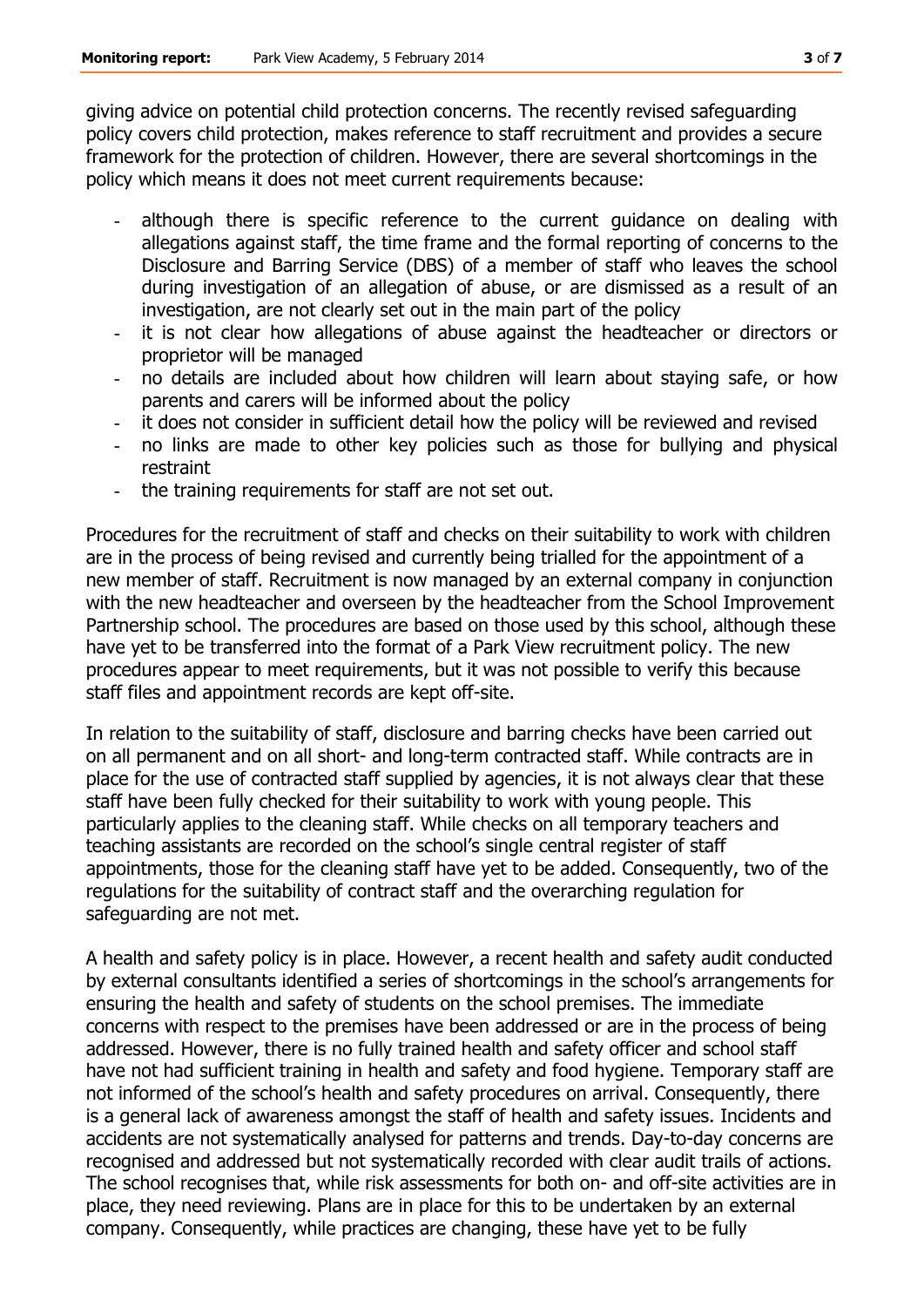implemented or embedded in school practice, which means that the regulation with respect to ensuring the health and safety of students is not met.

During this visit, it was also noted that there were some shortcomings in the school premises. Separate toilets are provided for boys and girls. A separate toilet with washbasin is provided for male staff. However, the two-cubicle girls' toilet is also used by female staff. While arrangements are in place for these facilities not to be used by staff and students at the same time, this contravenes the current requirements for sole use. There are no changing or showering facilities on the school premises. Students do make regular use of a local sports centre for some physical education activities and can use their changing and showering facilities. However, the school premises, the nearby park and other local leisure facilities are also used for sport and physical activity. On these occasions, students are not able to change or shower. The provision for unwell, injured and sick students is inadequate. The current arrangement is the use of a temporary bed in a senior leader's office. The office does not have a sink and the school toilets are not nearby and would not provide sufficient privacy. Consequently, the four regulations relating to the provision of suitable toilet facilities, changing and showering facilities for students aged 11 and over and for the care of sick, unwell or injured students are not met.

#### **Compliance with regulatory requirements**

#### **The school requires improvement and must take action to meet The Education (Independent School Standards) (England) Regulations 2010 ('the Regulations'), and associated requirements**

| Ensure arrangements are made to safeguard and promote the welfare of<br>students at the school and that these arrangements have regard to<br>guidance issued by the Secretary of State.                                                                                                                                                              | Paragraph 7            |
|------------------------------------------------------------------------------------------------------------------------------------------------------------------------------------------------------------------------------------------------------------------------------------------------------------------------------------------------------|------------------------|
| Ensure the written health and safety policy complies with relevant health<br>and safety laws and is implemented.                                                                                                                                                                                                                                     | Paragraph 11           |
| Ensure the proprietor checks for all staff before they start work at the<br>school, the person offered for supply by the employment business is<br>suitable for the work required.                                                                                                                                                                   | Paragraph<br>20(2)(b)  |
| Ensure that for all staff not directly employed by the school, the register<br>shows whether written notification has been received from the employment<br>business that it has carried out the checks referred to in 20(2)(a) together<br>with the date the written notification that each check was made or certificate<br>obtained, was received. | Paragraph<br>22(5)     |
| Provide suitable toilet and washing facilities for the sole use of pupils.                                                                                                                                                                                                                                                                           | Paragraph<br>23A(1)(a) |
| Provide suitable changing accommodation and showers for pupils aged 11<br>years or over who receive physical education.                                                                                                                                                                                                                              | Paragraph<br>23A(1)(c) |
| Provide accommodation for the medical examination and treatment of<br>students.                                                                                                                                                                                                                                                                      | Paragraph<br>23B(1)(a) |
| Provide facilities for the short-term care of sick and injured students, which<br>include a washing facility and are near to a toilet facility.                                                                                                                                                                                                      | Paragraph<br>23B(1)(b) |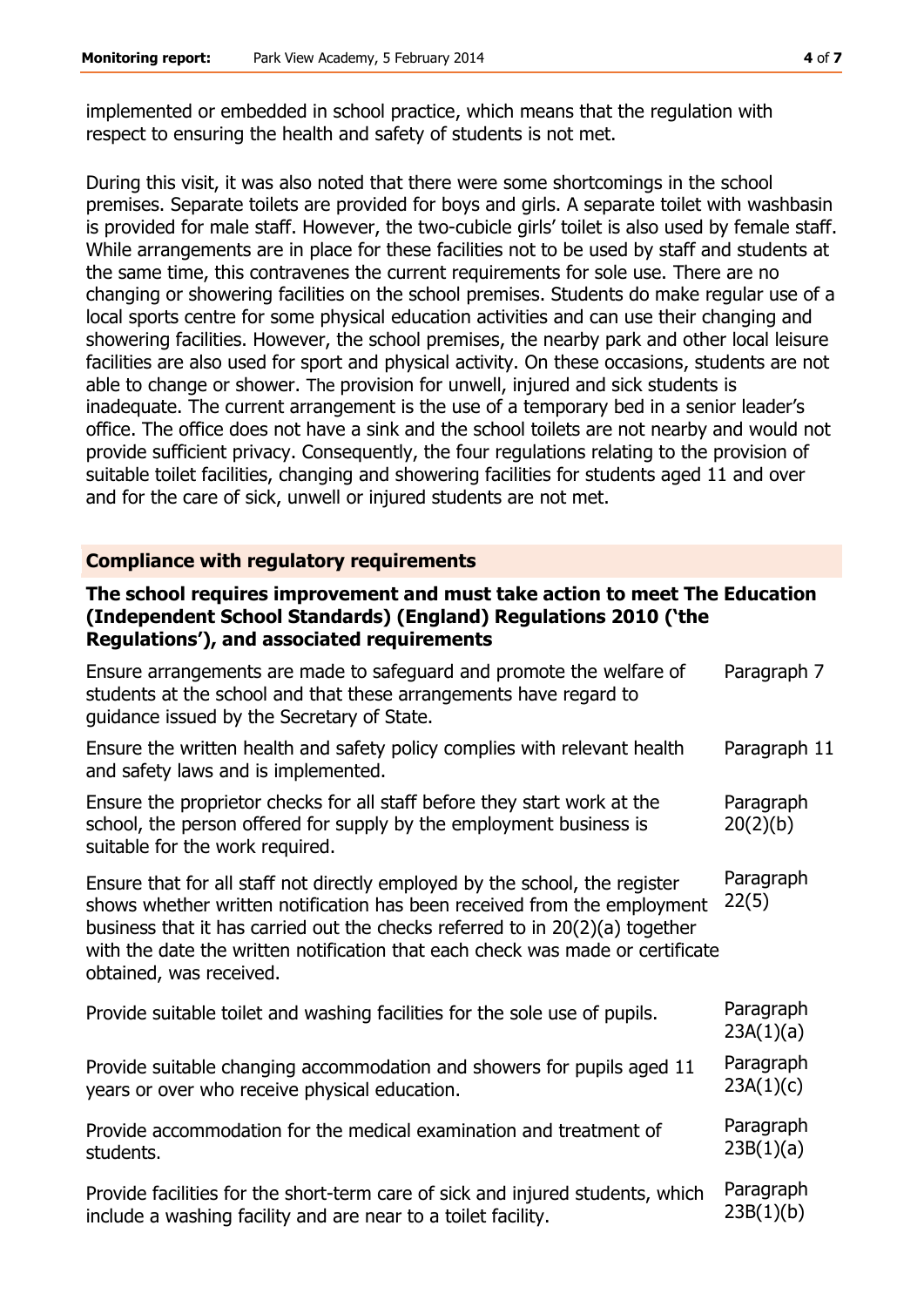## **Inspection team**

Angela Corbett HMI, Lead inspector Her Majesty's Inspector

# **Information about this school**

- Park View Academy is a co-educational special day school registered for 25 pupils aged seven to 19 years. It is located in Welling, Kent.
- Pupils experience behavioural, emotional and social difficulties and some have difficulties on the autistic spectrum. All pupils have statements of special educational needs.
- There are currently 23 pupils on roll aged eight to 18 years, of whom two attend part time. All pupils are placed by local authorities or schools; some are admitted as emergency placements at very short notice.
- The school specialises in alternative education and social development programmes for pupils who have been excluded or are at risk of exclusion from local schools. Placements at the centre may vary from six weeks to several years.
- The school uses other providers for some courses and services such as careers support and also for physical recreation.
- The school aims to 'provide every child with an opportunity to experience success with their education no matter what their background or special needs are'.
- The school was registered in June 2012 and received its first full inspection in June 2013.
- Since the last inspection, the school has changed its name from ASD Learning Centre – Welling to Park View Academy in December 2013. The school is currently being led by a senior leader on secondment from Charlton Park Academy, a local maintained residential special academy.
- A management committee, chaired by the headteacher of Charlton Park Academy, for this and two other ASD centres, has been put in place.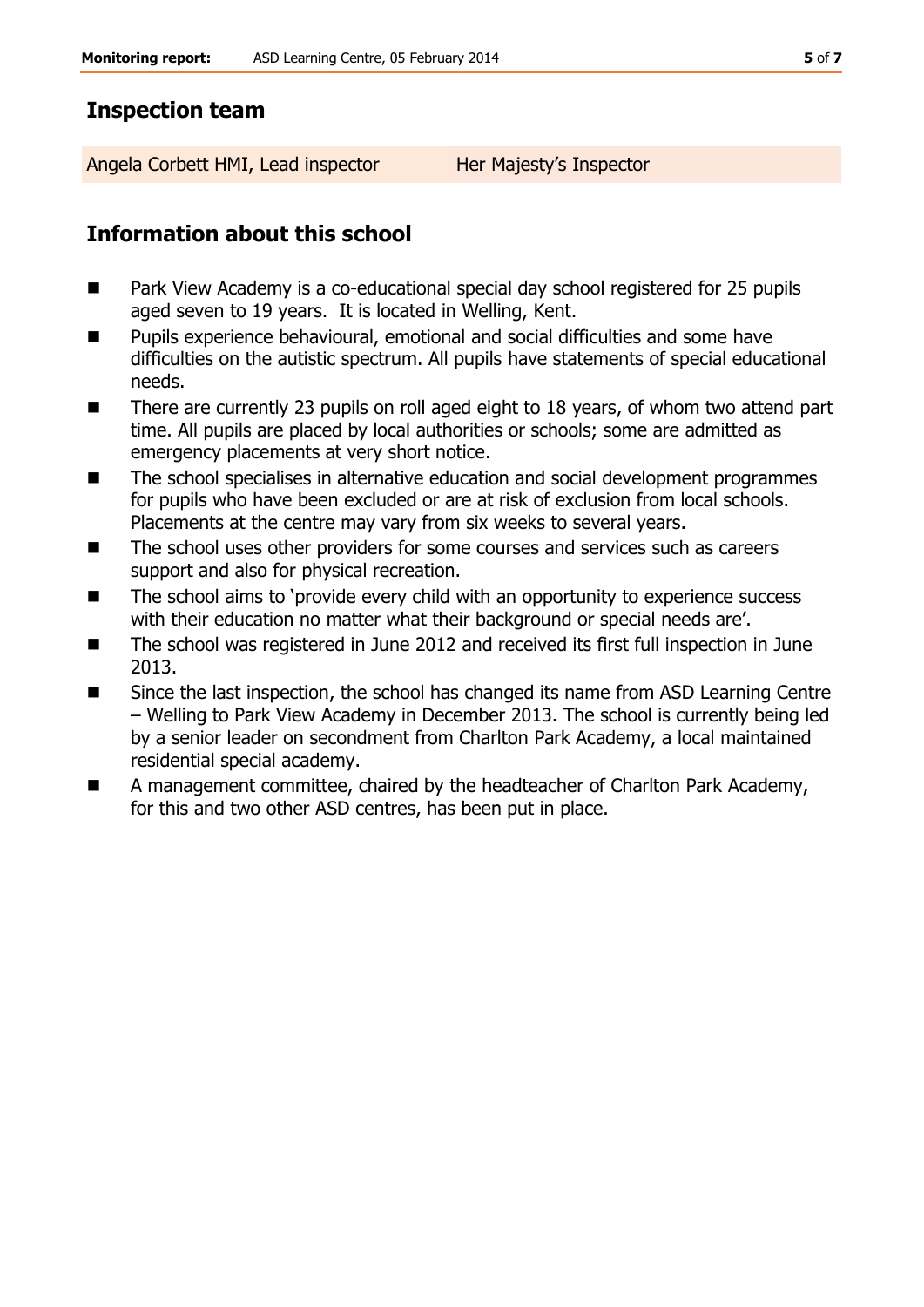# **School details**

| Unique reference number        | 138386   |
|--------------------------------|----------|
| <b>Inspection number</b>       | 432463   |
| <b>DfE</b> registration number | 303/6000 |

This inspection was conducted at the request of the registration authority for independent schools. It was carried out under section 162A of the Education Act 2002, as amended by schedule 8 of the Education Act 2005.

| <b>Type of school</b>               | Special school          |
|-------------------------------------|-------------------------|
| <b>School status</b>                | Independent school      |
| <b>Age range of pupils</b>          | $7 - 19$                |
| <b>Gender of pupils</b>             | Mixed                   |
| Number of pupils on the school roll | 23                      |
| <b>Number of part time pupils</b>   | 3                       |
| <b>Proprietor</b>                   | Philip Hoppenbrouwers   |
| <b>Headteacher</b>                  | Anita Sawyer            |
| Date of previous school inspection  | 5-7 June 2013           |
| <b>Annual fees (day pupils)</b>     | £29,250                 |
| <b>Telephone number</b>             | 020 8301 2685           |
| <b>Email address</b>                | mailbox@asdlearning.com |